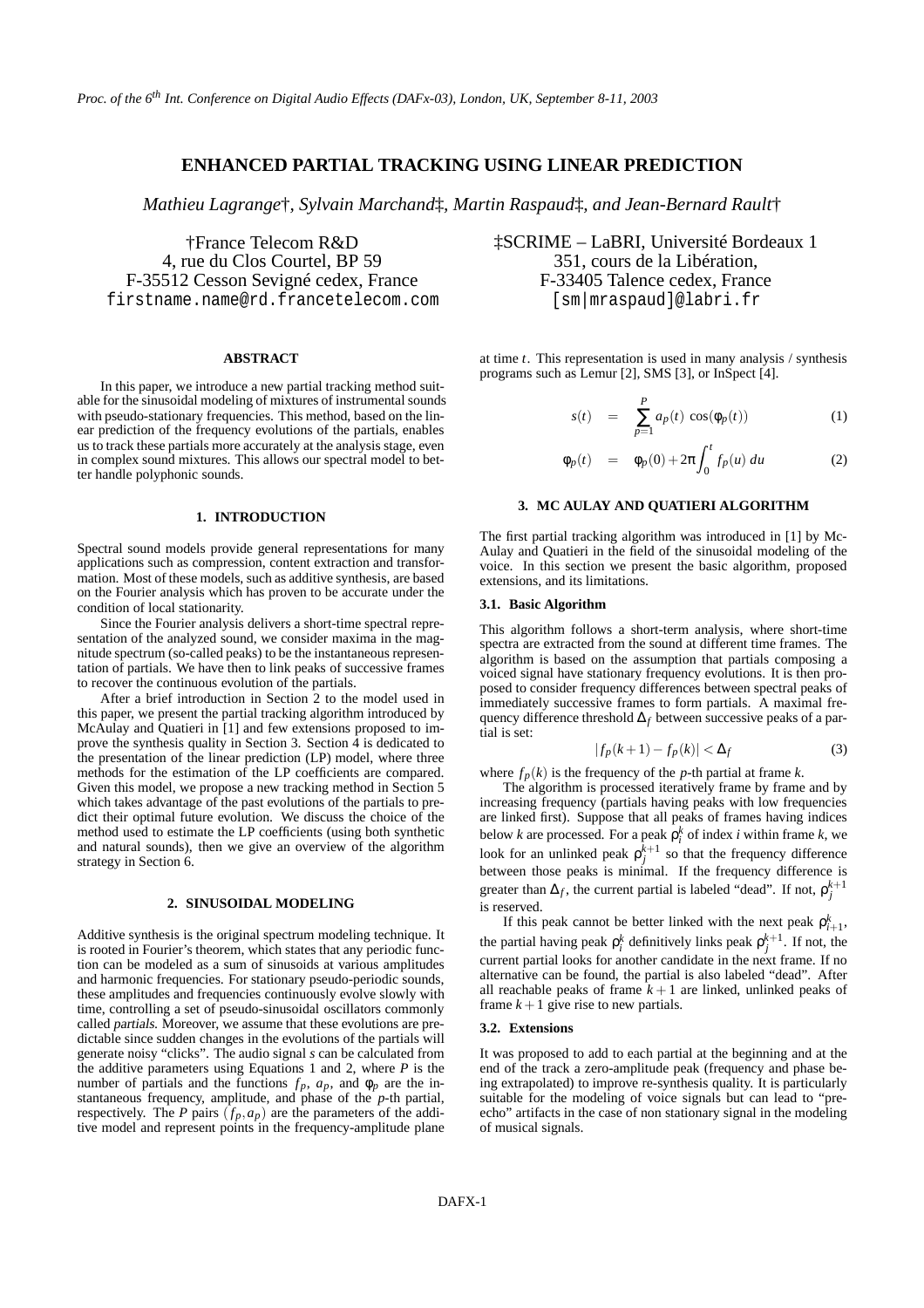

Figure 1: *One step of the McAulay-Quatieri algorithm. White peaks cannot be candidate, whereas black peaks can. Peaks with circles are "heads" of partials.*

In the original algorithm, partials are processed in increasing frequency. Since partials of great amplitude are more perceptively important, it was proposed to process them first to avoid discontinuities leading to noisy "clicks" that can be heard at the synthesis stage.

For various reasons such as decreasing amplitude, strong modulations or DFT bin corruption, a peak selection process can remove erroneous peaks [5], but is not able to recover the underlying spectral information. It leads to a lack of peaks. To overcome this analysis drawback, it is proposed in [3] to add a "zombie" state to the partials, so that if a partial cannot link to any peak in a frame, it can still look for its next peak in a limited number of frames. If a peak can be found, the missing parameters of "zombie" peaks are then interpolated.

#### **3.3. Limitations**

These extensions (allowing better re-synthesis quality for given analyzed signal types) are mainly algorithmic improvements. Indeed, the basis of the algorithm (the fact that the frequency and amplitude trajectories are considered as constant) is left untouched. However, for the frequency, this assertion is rarely verified since for many musical instruments including singing voice, vibrato or portamento are commonplace; and for the amplitude, the variations are so strong that it is nearly never verified.

Furthermore, in the "zombie" extension, since the partial frequency is considered as constant – stationary – from one frame to another, the repeated use of the "zombie" state often makes the trajectory of the partial to diverge from the real – non stationary – one.

We aim at taking into account this non-stationary evolution by considering that the parameters of the partials are no more close to the past value but close to a linear combination of past values.

#### **4. LINEAR PREDICTION**

In the linear prediction (LP) model, also known as the autoregressive (AR) model, the current sample  $x(n)$  is approximated by a linear combination of past samples of the input signal. We are then looking for a vector *a* of *d* coefficients, *d* being the order of the LP model. Provided that the *a* vector is estimated, the predicted value  $\hat{x}$  is computed simply by FIR filtering of the  $p$  past samples with the coefficients using Equation 4:

$$
\hat{x}(n) = \sum_{i=1}^{p} a_i x(n-i)
$$
\n(4)

The main challenge in linear prediction modeling is to use a method for the estimation of the coefficients that suits specific needs. Three

methods used to estimate the *a* vector and their specific requirements and capabilities are presented. The autocorrelation and covariance methods are detailed in [6]. The autocorrelation and Burg methods are presented on both theoretical and computational points of view in [7].

#### **4.1. Autocorrelation Method**

The autocorrelation method minimizes the forward prediction error power on an infinite support, that is:

$$
\varepsilon_{\infty}^f = \frac{1}{N} \sum_{\infty}^{-\infty} |x(n) - \hat{x}(n)|^2
$$
 (5)

where  $\hat{x}(n)$  is the estimate computed with Equation 4. Since the signal is finite, samples of the  $x(n)$  process which are not observed are then set to zero and observed samples are windowed in order to minimize the discontinuity at the boundaries. Finding the coefficients by minimizing  $\varepsilon_{\infty}^f$  leads us to solve a very regular system of normal equations – a Toeplitz matrix – efficiently solved by the Levinson-Durbin algorithm.

## **4.2. Covariance Method**

On contrary, the covariance method assumes finite support for the minimization of the forward prediction error power:

$$
\varepsilon^{f} = \frac{1}{(N-p)} \sum_{N-1}^{p} |x(n) - \hat{x}(n)|^{2}
$$
 (6)

where  $\hat{x}(n)$  is the estimate computed with Equation 4. Since no zeroing of the data is necessary, this method is a good candidate for coefficients estimation of process having few observed samples. Unfortunately the method can lead to filters that are not minimal phase (the estimated poles are not guaranteed to lie within the unit circle, i.e not all  $a_i < 1$ ).

## **4.3. Burg Method**

Let  $e_k^f(n)$  and  $e_k^b(n)$  respectively denote the forward and backward prediction errors for a given order *k*:

$$
e_k^f(n) = x(n) + \sum_{i=1}^k a(i)x(n-i)
$$
 (7)

$$
e_k^b(n) = x(n-k) + \sum_{i=1}^k a(i)x(n+k+i)
$$
 (8)

The Burg method minimizes the average of the forward and backward error power on a finite support in a recursive manner. That is, to obtain  $a(k)$  we minimize:

$$
\varepsilon_k = \frac{1}{2} (\varepsilon_k^f + \varepsilon_k^p) \tag{9}
$$

where

$$
\varepsilon_k^f = \frac{1}{(N-k)} \sum_{n=k}^{N-1} |e_k^f(n)|^2
$$
 (10)

$$
\varepsilon_k^b = \frac{1}{(N-k)} \sum_{n=0}^{N-1-k} |e_k^b(n)|^2
$$
 (11)

and

$$
a_k(i) = \begin{cases} a_{k-1}(i) + r_k a_{k-1}(k-i) & \text{for } i = 1, 2, ..., k-1 \\ r_k & \text{for } i = k \end{cases}
$$
 (12)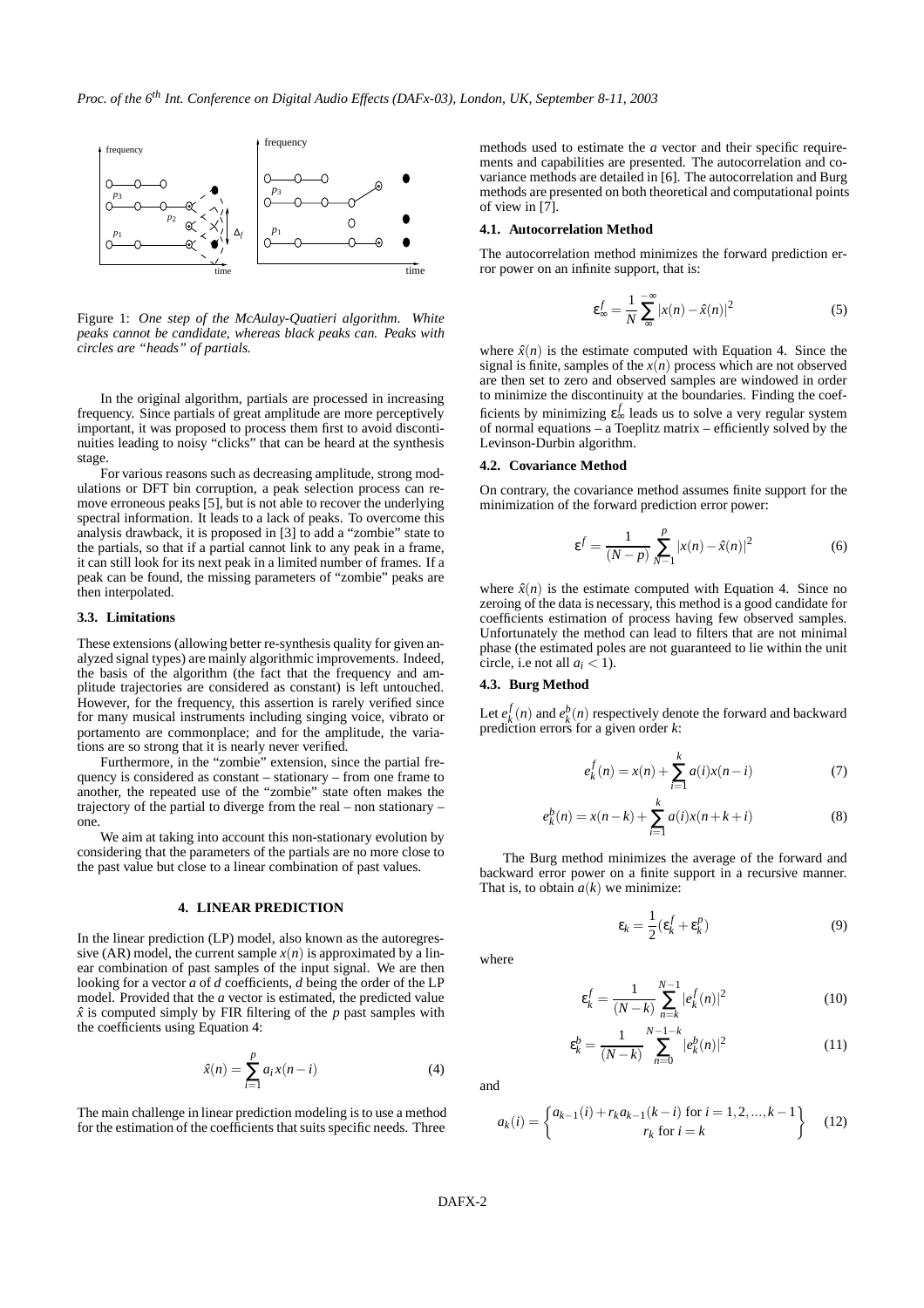where  $r_k$  is called the reflection coefficient. By substituting Equation 12 in Equations 10 and 11, we find a recursive expression for the forward and backward errors:

$$
e_k^f(n) = e_{k-1}^f(n) + r_k e_{k-1}^b(n-1)
$$
\n(13)

$$
e_k^b(n) = e_{k-1}^b(n-1) + r_k e_{k-1}^f(n)
$$
\n(14)

where

$$
e_0^f(n) = e_0^b(n) = x(n)
$$
 (15)

To find  $r_k$ , we differentiate the  $k^{th}$  prediction error power with respect to  $r_k$  and by setting the derivative to zero, we obtain:

$$
r_k = \frac{-2\sum_{n=k}^{N-1} e_{k-1}^f(n)e_{k-1}^b(n-1)}{\sum_{n=k}^{N-1} |e_{k-1}^f(n)|^2 + |e_{k-1}^b(n-1)|^2}
$$
(16)

The Burg method combines advantages of both previous methods. As the autocorrelation method, the Burg method is minimal phase ( $\forall i, a_i < 1$ ). And as the covariance method, the Burg method estimates the *a<sup>i</sup>* on a finite support.

The following algorithm computes the vector *a* of linear prediction coefficients using the Burg method, at the order *d*:

```
ef \leftarrow reb \leftarrow xa \leftarrow 1for m from 0 to d −1 do
efp \leftarrow ef without its first element
ebp \leftarrow eb without its last element
k \leftarrow -2ebp \cdot efp/(ebp \cdot ebp + efp \cdot efp)ef \leftarrow efp + k ebp
eb \leftarrow ebp+k efp
a ← (a[0], a[1], \dots, a[m], 0) + k(0, a[m], a[m-1], \dots, a[0])end for
```
## **5. PREDICTION OF THE EVOLUTION OF PARTIALS**

As shown in [8, 9] by Kauppinen et al, linear prediction can be successfully used to extrapolate audio signals. We show here that it can also be used for predicting the evolutions of the partials in time, which are time signals too – with a much lower sampling frequency though.

The methodology used in order to estimate the next frequency value leads to an enhanced tracking algorithm.

#### **5.1. Prediction Algorithm**

To obtain an estimation of the future evolution of a partial, we use samples of its past evolution. The number of samples considered is in the  $[1, N_s]$  range, where  $N_s$  is the maximal number of samples to be considered. When the number of samples is too small with respect to the model order – at the beginning of the partial – we use the following reflection algorithm.

Considering a vector  $x$  of size  $N$ , the left reflected values are:  $x(-i) = 2x(0) - x(i)$  and symmetrically the right reflected values are:  $\dot{x}(N+i) = 2x(N) - x(i)$ . This method conserves both zero and first order continuities.

An estimation method is then applied on those samples to find out LP coefficients. These coefficients are then used with Equation 4 to obtain the predicted frequency of the next peak.

#### **5.2. LP Coefficients Estimation Method**

In Section 4, we introduced three methods to estimate the LP coefficients. To choose the method that best suits our needs, we compare the three methods on their ability to predict synthetic signal close to natural signals.

Before computing the LP coefficients using the autocorrelation method, the signal was zero-centered by subtracting its mean. We can see in Figure 2 that the autocorrelation method performs badly on short data tracks. Since the parameters of the partials are sampled at a very low frequency, it seems unacceptable to use this method. The covariance method performs better but can be unstable in the presence of bursting noise (see Figure 2 at frame 32). This instability can lead to erroneous links in the presence of noise. The Burg method seems to be a good compromise in terms of reactivity and resistance to noise.

## **5.3. LP Parameters**

The model order and the number of samples used to estimate the LP coefficients are of great importance for the quality of the prediction. We choose parameter range values by both theoretical and experimental considerations.

Our experimental tests were processed on the known evolutions of frequencies of already-tracked partials of different kinds, of pseudo-stationary monophonic signals such as a saxophone, a guitar, and different singing voices. We considered the mean prediction error and the maximal error.

For frequency evolutions, since we want to model exponentialy increasing or decreasing evolutions (portamento) and sinusoidal evolutions (vibrato), the order of the LP model should not be below 2. Experimental testing showed that a model order in the [2,8] range is convenient.

The number of samples used has to be large enough to be able to extract the signal periodicity, and short enough not to be too constrained by the past evolution. The short-term analysis module uses a sliding time / frequency transform with a hop size of 512 samples on sound signals sampled at CD quality (44.1 kHz). This means that the frequency and amplitude trajectories are sampled at  $\approx$  86 Hz. Since we want to handle natural vibrato with a frequency about 4 Hz, we need at least 20 samples to get the period of the vibrato. Experimental testing showed that for most cases a number of samples in the [4,32] range is convenient.

## **5.4. Prediction Results**

In Tables 1 and 2, we present experimental test results of the LP predictor with several orders and numbers of samples on alreadytracked partials of natural sounds: a saxophone and a singing voice (one harmonic of each sound is plotted on Figure 3 and 4). Additionally, we compare it with several simple predictors, the constant predictor, used in the extended McAulay-Quatieri algorithm, the linear predictor and the reflection one, respectively defined as:

- *Constant predictor:*  $\hat{x}(n+k) = x(n)$ ,
- *Linear predictor:*  $\hat{x}(n+k) = x(n) + (x(n) x(n-1)) \cdot k$ ,
- *Reflection predictor*:  $\hat{x}(n+k) = 2x(n) x(n-k)$

where *k* is the distance in frames between the last observation and the predicted value. The mean and the maximum (in parentheses on Tables 1 and 2) of the prediction error are considered. Prediction errors are computed for several simple predictors presented above (left part) and the LP predictor (right part) for different values of *k*. Concerning the part dedicated to the LP predictor, the model order grows from left to right, and for each values of *k* the number of samples considered is [4, 8, 16, 32].

The LP model is efficient for constant, sinusoidal and exponentially increasing or decreasing processes. Concerning constant evolutions (frequency evolution of partials of a piano tone), the constant predictor is sufficient. Concerning sinusoidal evolutions – vibrato in the time/frequency plane – (see Figure 1), providing that the number of samples is sufficient to get the vibrato period, the LP predictor shows great results both in mean and maximal errors especially when *k* is increasing. For exponentially increasing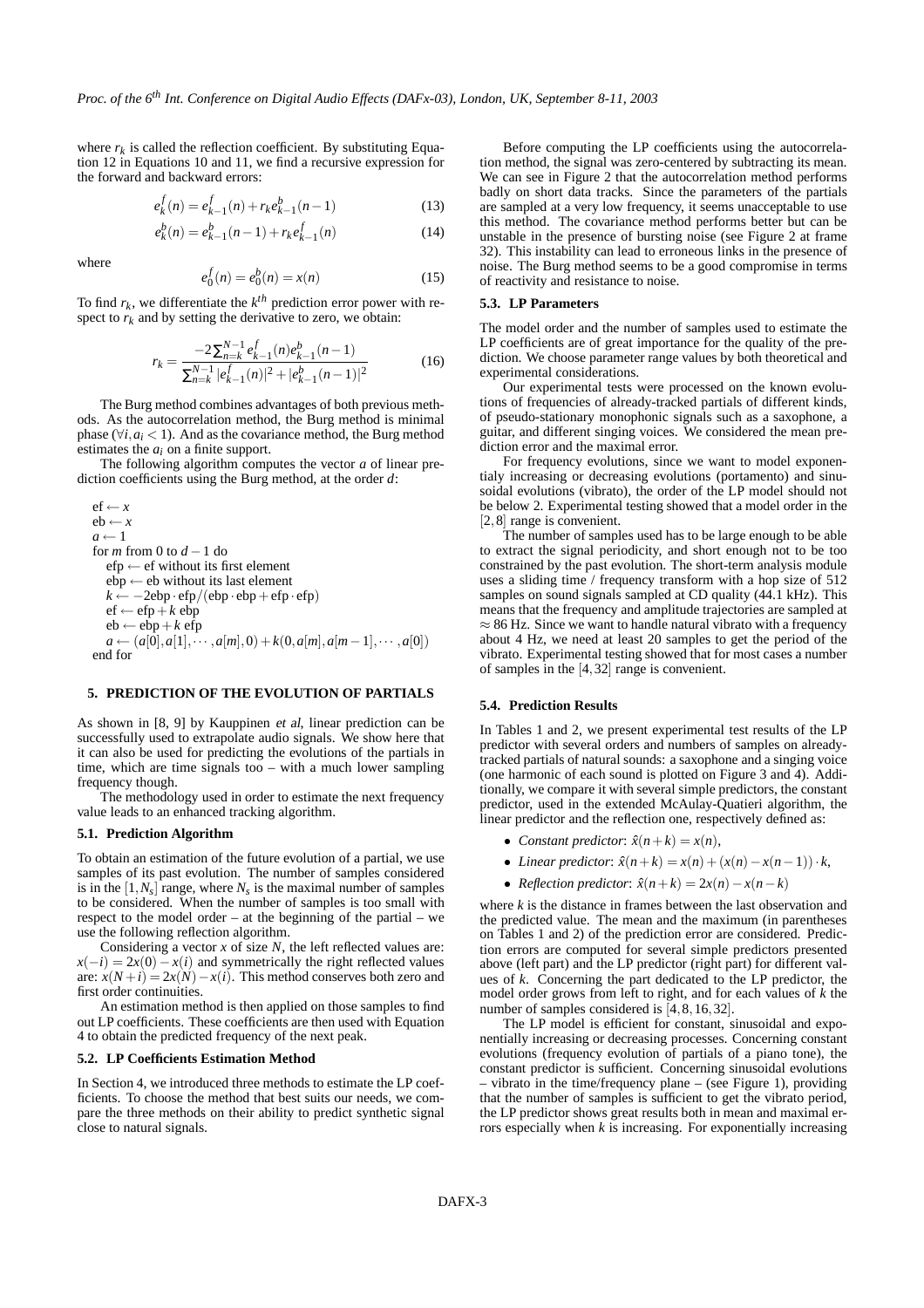

Figure 2: On the left, the extrapolation at different times of one value in the future with a maximum of 12 previous samples and a 4-order predictor using three linear prediction methods: correlation  $(*)$ , covariance  $(\circ)$ , and Burg  $(\circ)$ . The original (solid line) is a periodic signal with one sample – in the middle – displaced by a multiplication by a factor 1.01 (for clarity sake, some diverging covariance samples are *not plotted). On the right, the evolutions of the associated prediction errors are displayed.*

or decreasing evolutions – portamento in the time/frequency plane – (see Figure 2), the mean error of the LP predictor is good comparing to simple predictors, but the maximum error is comparable, mainly due to the unpredictability of a non-stationary transition (see Figure 4 at frame 85).

## **6. ENHANCED TRACKING ALGORITHM**

The algorithm has a general structure that can be divided in two steps: scheduling and reservation. The scheduling process consists in sorting the partials in decreasing overall amplitude. The overall amplitude of a partial is defined as the sum of the amplitudes of all the peaks included in the partial. Given a linear prediction modeling of the past evolution of the partial in the time  $\ell$  frequency plane, we are able to predict the next frequency value that leads to the smoothest frequency evolution for each partial. The reservation step consists in choosing the peak in the next frame that has the frequency nearest to the predicted one, and reserving it if the absolute difference between the frequency of the selected peak and the predicted frequency is below a given threshold. This rejection threshold is similar as  $\Delta_f$  (see Equation 3) used in the McAulay-Quatieri algorithm, but it can be set to a much smaller value. This allows us to better avoid the selection of erroneous peak candidates, thus increasing the robustness of the partial tracking algorithm with polyphonic sounds.

For each partials, those two steps are processed until all reachable peaks of next frame are linked. Unlinked peaks of frame  $k+1$ then give rise to new partials, and for partials in the "zombie" state we add an extrapolated "zombie" peak with the amplitude and frequency values predicted from the past evolutions. The "zombie" state can be used only for a limited number of consecutive frames (set to 4 in our algorithm). Beyond this limit, the partial is labeled "dead".

### **7. CONCLUSION AND FUTURE WORK**

In this paper, we have considered the non-stationarity of the parameters of a sinusoidal model and we have taken advantage of linear prediction in order to forecast the evolutions of the partials in both frequency and amplitude, thus leading to an enhanced partial tracking algorithm. These considerations greatly improve the accuracy of spectral modeling.

Of course, the results presented here are still preliminary. Although we have only presented the results for the evolutions in frequency, the same method works also very well for the evolutions in amplitude. A comparison with other partial tracking algorithms such as [10] for example has to be done in the near future.

#### **8. REFERENCES**

- [1] Robert J. McAulay and Thomas F. Quatieri, "Speech Analysis/Synthesis Based on a Sinusoidal Representation," *IEEE ICASSP*, vol. 34, no. 4, pp. 744–754, 1986.
- [2] Kelly Fitz and Lippold Haken, "Sinusoidal Modeling and Manipulation Using Lemur," *Computer Music Journal*, vol. 20, no. 4, pp. 44–59, Winter 1996.
- [3] Xavier Serra, *Musical Signal Processing*, chapter Musical Sound Modeling with Sinusoids plus Noise, pp. 91–122, Studies on New Music Research. Swets & Zeitlinger, Lisse, the Netherlands, 1997.
- [4] Sylvain Marchand and Robert Strandh, "InSpect and Re-Spect: Spectral Modeling, Analysis and Real-Time Synthesis Software Tools for Researchers and Composers," in *Proc. ICMC*, Beijing, China, October 1999, ICMA, pp. 341–344.
- [5] Mathieu Lagrange, Sylvain Marchand, and Jean-Bernard Rault, "Sinusoidal Parameter Extraction and Component Selection in a Non Stationary Model," in *Proc. DAFx*. University of the Federal Armed Forces, Hamburg, September 2002, pp. 59–64.
- [6] John Makhoul, "Linear Prediction : A Tutorial Review," *Proceedings of the IEEE*, vol. 63, no. 4, November 1992.
- [7] Florian Keiler, Daniel Arfib, and Udo Zölzer, "Efficient Linear Prediction for Digital Audio Effects," in *Proc. DAFx*. Università degli Studi di Verona and COST, December 2000.
- [8] Ismo Kauppinen, Jyrki Kauppinen, and Pekka Saarinen, "A Method for Long Extrapolation of Audio Signals," *JAES*, vol. 49, no. 12, pp. 1167–1180, December 2001.
- [9] Ismo Kauppinen and Kari Roth, "Audio Signal Extrapolation – Theory and Applications," in *Proc. DAFx*. University of the Federal Armed Forces, Hamburg, September 2002, pp. 105–110.
- [10] Philippe Depalle, Guillermo Garcia, and Xavier Rodet, "Analysis of Sound for Additive Synthesis: Tracking of Partials Using Hidden Markov Models," in *Proc. ICMC*, San Francisco, 1993, ICMA.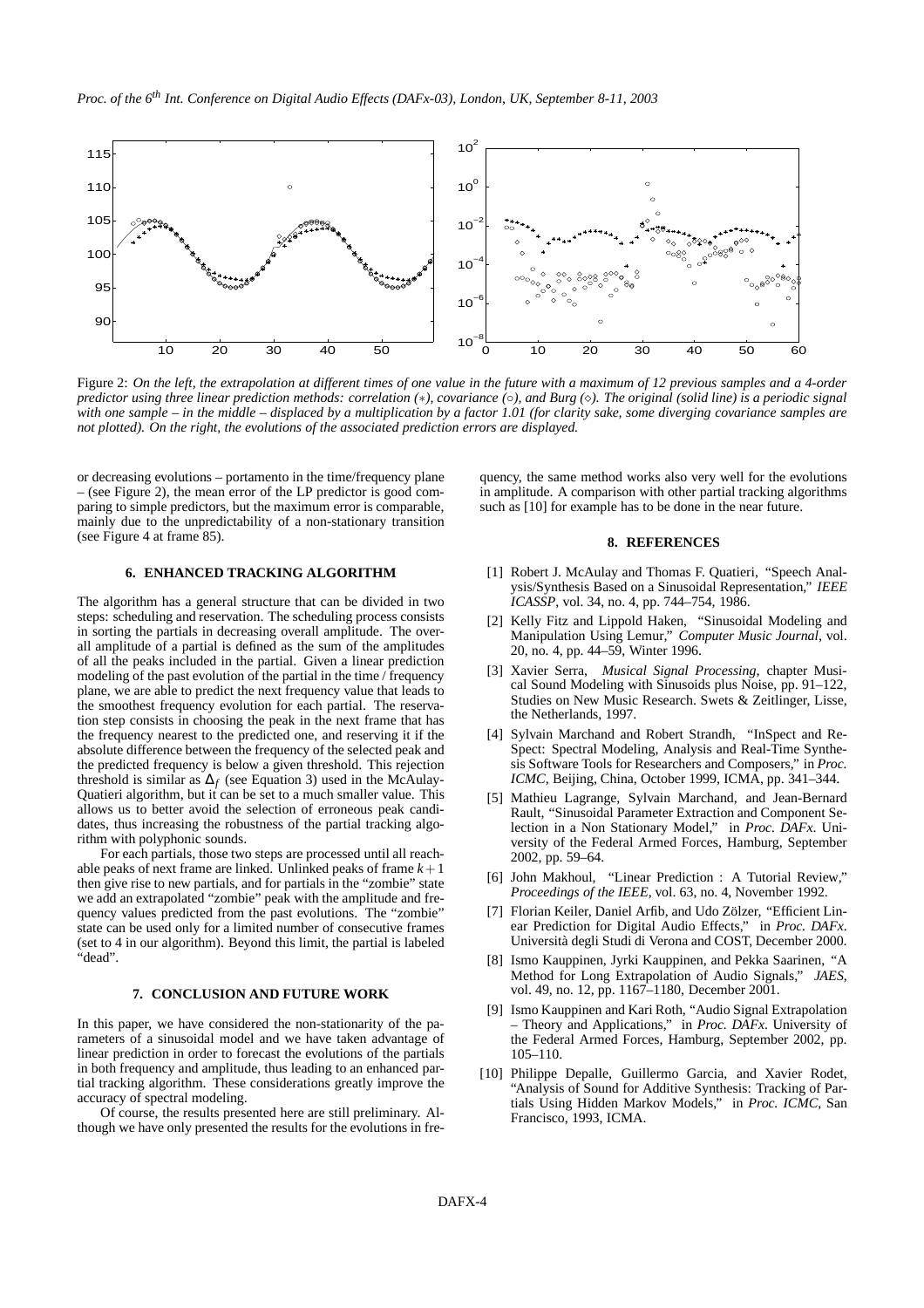| k:             | Constant  | Linear    | Reflection | order: 2                | 4         | 6         | 8         |
|----------------|-----------|-----------|------------|-------------------------|-----------|-----------|-----------|
|                | 0.35(0.9) | 0.16(0.8) | 0.16(0.8)  | 0.20(0.8)               |           |           |           |
|                |           |           |            |                         | $-(-)$    | $-(-)$    | $-(-)$    |
|                | $-(-)$    | $-(-)$    | $-(-)$     | 0.17(0.6)               | 0.17(0.6) | 0.18(0.7) | $-(-)$    |
|                | $-(-)$    | $-(-)$    | $-(-)$     | 0.16(0.6)               | 0.14(0.6) | 0.14(0.6) | 0.14(0.6) |
|                | $-(-)$    | $-(-)$    | $-(-)$     | 0.16(0.7)               | 0.13(0.6) | 0.13(0.7) | 0.12(0.6) |
|                | 0.69(1.8) | 0.42(1.4) | 0.51(1.6)  | $\overline{0.48}$ (1.4) | $-(-)$    | $-(-)$    | $-(-)$    |
| 2              | $-(-)$    | $-(-)$    | $-(-)$     | 0.43(1.3)               | 0.42(1.3) | 0.45(1.6) | $-(-)$    |
|                | $-(-)$    | $-(-)$    | $-(-)$     | 0.41(1.3)               | 0.35(1.3) | 0.34(1.4) | 0.34(1.3) |
|                | $-(-)$    | $-(-)$    | $-(-)$     | 0.41(1.3)               | 0.32(1.2) | 0.29(1.1) | 0.28(1.1) |
|                | 1.01(2.5) | 0.76(2.4) | 1.00(3.1)  | $\overline{0.85}$ (2.3) | $-(-)$    | $-(-)$    | $-(-)$    |
| 3              | $-(-)$    | $-(-)$    | $-(-)$     | 0.75(2.3)               | 0.77(2.3) | 0.80(2.7) | $-(-)$    |
|                | $-(-)$    | $-(-)$    | $-(-)$     | 0.72(2.2)               | 0.62(2.0) | 0.57(2.2) | 0.57(2.1) |
|                | $-(-)$    | $-(-)$    | $-(-)$     | 0.71(2.1)               | 0.52(1.7) | 0.46(1.7) | 0.43(1.4) |
|                | 1.31(3.1) | 1.18(3.7) | 1.63(4.6)  | 1.29(3.5)               | $-(-)$    | $-(-)$    | $-(-)$    |
| $\overline{4}$ | $-(-)$    | $-(-)$    | $-(-)$     | 1.13(3.5)               | 1.18(3.6) | 1.20(4.1) | $-(-)$    |
|                | $-(-)$    | $-(-)$    | $-(-)$     | 1.09(3.5)               | 0.92(3.3) | 0.83(3.1) | 0.81(3.0) |
|                | $-(-)$    | $-(-)$    | $-(-)$     | 1.06(3.3)               | 0.77(2.5) | 0.65(2.3) | 0.58(1.9) |

Table 1: The mean and (maximal) prediction errors for different predictors on the frequency evolution of partials of Saxophone Vibrato. Prediction errors are computed for several simple predictors (left part) and the LP predictor (right part) for different values of k (the distance in frame indices between the last observation and the predicted value). Concerning the part dedicated to the LP predictor, the model order grows from left to right, and for each values of k the number of samples considered is in [4,8,16,32]. The prediction errors of the LP predictor are lower than those of the best simple predictor. The improvement is getting more and more significant when k is *increasing.*

| k:                          | Constant    | Linear     | Reflection   | order: 2    | 4          | 6          | 8          |
|-----------------------------|-------------|------------|--------------|-------------|------------|------------|------------|
|                             | 2.69(26.3)  | 1.16(10.6) | 1.16(10.6)   | 1.39(10.1)  | $-(-)$     | $-(-)$     | $-(-)$     |
|                             | - (-)       | $-(-)$     | $-(-)$       | 1.22(10.0)  | 0.97(12.2) | 1.09(11.5) | $-(-)$     |
|                             | $-(-)$      | $-(-)$     | $-(-)$       | 1.19(9.8)   | 0.86(12.4) | 0.89(11.4) | 0.92(11.3) |
|                             | - (-)       | $-(-)$     | $-(-)$       | 1.17(9.6)   | 0.83(12.4) | 0.84(11.1) | 0.86(11.2) |
|                             | 5.32 (44.9) | 3.19(30.6) | 3.99(36.8)   | 3.66(29.8)  | $-(-)$     | $-(-)$     | $-(-)$     |
| $\mathcal{D}_{\mathcal{A}}$ | $-(-)$      | $-(-)$     | $-(-)$       | 3.24(28.7)  | 2.67(35.1) | 2.98(33.1) | $-(-)$     |
|                             | $-(-)$      | $-(-)$     | $-(-)$       | 3.17(27.7)  | 2.35(35.2) | 2.35(33.3) | 2.43(33.9) |
|                             | $-(-)$      | $-(-)$     | $-(-)$       | 3.12(26.7)  | 2.24(34.4) | 2.24(32.5) | 2.26(33.0) |
|                             | 7.81(61.2)  | 6.01(56.8) | 8.06(56.8)   | 6.61(55.2)  | $-(-)$     | $-(-)$     | $-(-)$     |
| 3                           | - (-)       | $-(-)$     | $-(-)$       | 5.88(53.0)  | 4.96(62.2) | 5.39(61.3) | $-(-)$     |
|                             | $-(-)$      | $-(-)$     | $-(-)$       | 5.76(51.0)  | 4.33(61.8) | 4.21(60.8) | 4.32(61.6) |
|                             | - (-)       | $-(-)$     | $-(-)$       | 5.68(49.1)  | 4.10(59.2) | 4.00(57.9) | 3.99(58.9) |
|                             | 10.17(74.9) | 9.45(84.5) | 12.76 (72.7) | 10.02(81.6) | $-(-)$     | $-(-)$     | $-(-)$     |
| 4                           | $-(-)$      | $-(-)$     | $-(-)$       | 8.91 (78.0) | 7.60(88.6) | 8.18(86.1) | $-(-)$     |
|                             | $-(-)$      | $-(-)$     | $-(-)$       | 8.77 (74.9) | 6.64(86.8) | 6.40(85.1) | 6.51(85.5) |
|                             | - (-)       | $-(-)$     | $-(-)$       | 8.67(71.9)  | 6.29(81.5) | 6.07(79.6) | 6.00(80.3) |

Table 2: The mean and (maximal) prediction errors for different predictors on the frequency evolution of partials of Singing Voice. Prediction errors are computed for several simple predictors (left part) and the LP predictor (right part) for different values of k (the distance in frame indices between the last observation and the predicted value). Concerning the part dedicated to the LP predictor, the model order grows from left to right, and for each values of k the number of samples considered is in [4,8,16,32]. The mean prediction error of the LP predictor is lower than those of the best simple predictor, and the improvement is getting more and more significant when k is increasing. The maximum error remains comparable, mainly due to the unpredictability of a non-stationary transition (see Figure 4 at *frame 85).*